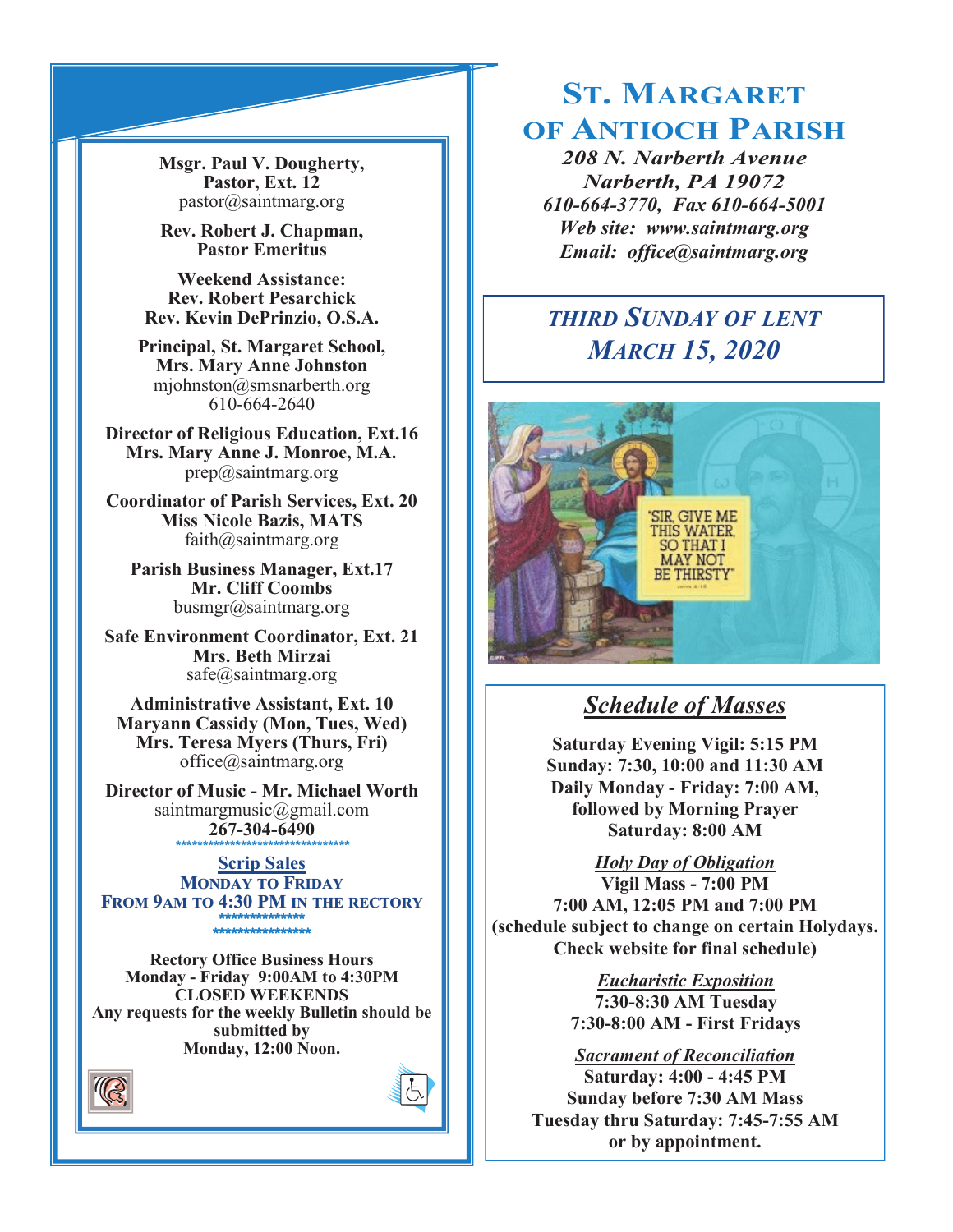#### *THIRD SUNDAY OF LENT*

## **Background on the Gospel Reading**

 In today's Gospel, the dialogue between Jesus and a woman from Samaria is among the most lengthy and most theological found in Scripture. The most startling aspect of the conversation is that it happens at all. Jesus, an observant Jew of that time, was expected to avoid conversation with women in public. The animosity between the Jews and the Samaritans should have prevented the conversation as well. The woman herself alludes to the break from tradition: "How can you, a Jew, ask me, a Samaritan woman, for a drink?" Yet Jesus not only converses with the woman, he also asks to share her drinking vessel, an action that makes him unclean according to Jewish law.

 The initial conversation between Jesus and the woman is better understood if we consider the importance of water, especially in the climate of Israel. At first, the woman understands Jesus' promise of "living water" in a literal sense: "Sir, give me this water, so that I may not be thirsty or have to keep coming here to draw water." With no running water, the daily trip to the well by the women of the community was of paramount importance. The women of the town would have traveled to the well in the early morning, but this woman came to the well at noon, the hottest time of the day. The timing of her visit is a clear sign that she is an outcast within the Samaritan community. We learn in her conversation with Jesus that she is an outcast because of her "many husbands."

 Behind the conversation lies the animosity and rivalry between the Jews and the Samaritans. Samaritans shared Jewish ancestry, but Samaritans had intermarried with foreigners when they lived under the rule of the Assyrians. Samaritan religion included worship of Yahweh, but was also influenced by the worship of other gods. When the Jews refused Samaritan help in the building of the Temple at Jerusalem, the Samaritans eventually built a temple for themselves at Mt. Gerizim (the same mountain mentioned by the woman at the well). Like the Jews, the Samaritans believed that a Messiah would come.

 The high point of the conversation is when Jesus reveals himself to her as the Messiah.

 After the conversation, the Samaritan woman becomes a disciple. Even though she is an outcast and not a Jew, she returns to her town to lead others to Jesus and to wonder whether she has found the Messiah. The Samaritan townspeople return with her to meet Jesus for themselves, and many are said to come to believe in him.

The significance of the encounter between Jesus and the Samaritan woman has many levels. The first is personal: The woman is herself converted to belief in Jesus as Messiah because he knows her sin but speaks with her just the same. The second is social: Having come to know Jesus as the Messiah, the Samaritan woman becomes an evangelist to her own people.

The third level of the story is educational: Jesus uses his encounter with the Samaritan woman to teach his disciples that God's mercy is without limit.

## **Mass Intentions**

**MONDAY, March 16 7:00 AM Robert Neely**

**TUESDAY, March 17 7:00 AM Patricia Dougherty**

**WEDNESDAY, March 18 Holy Souls in Purgatory** 

**THURSDAY, March 19 7:00 AM Joseph Bizzarri**

**FRIDAY, March 20 7:00 AM Nafeh Aziz Almemar**

**SATURDAY, March 21 8:00 AM Jack McShea**

**Msgr. Dougherty offers a Mass each Sunday for all the parishioners and for those enrolled in the church memorial fund.**



**THE WEEK OF MARCH 15, 2020 THE SANCTUARY CANDLE WILL BURN IN MEMORY OF SUZANNE WARD.**

**Weekend Mass Schedule March 21-22**

*(Priest scheduled is subject to change)*

**Saturday, March 21** Confessions 4:00 - 4:45 PM - Msgr. Dougherty 5:15 PM - Msgr. Dougherty **Sunday, March 22** 7:30 AM - Fr. Pesarchick 10:00 AM - Fr. DePrinzio 11:30 AM - Msgr. Dougherty

| <b>THE STEWARDSHIP REPORT</b>              |    |       |
|--------------------------------------------|----|-------|
| <b>Weekend of March 8, 2020:</b>           | S  | 8,376 |
| <b>Including Electronic Funds Transfer</b> | S  | 665   |
| <b>Mail In:</b>                            | \$ | 720   |
| <b>Parish On Line:</b>                     | \$ | 2,130 |
| <b>Envelopes:</b>                          |    | 201   |

## **The Weekend of March 10, 2019: \$10,023**

**I sincerely thank you for continuing to live faithful stewardship. God bless you and your families.** *Msgr. Dougherty*

**HELPING OTHER PEOPLE IN EMERGENCY Week of March 15, 2020 Pam Owsik 610-659-7021 Please call as early in the week as possible**.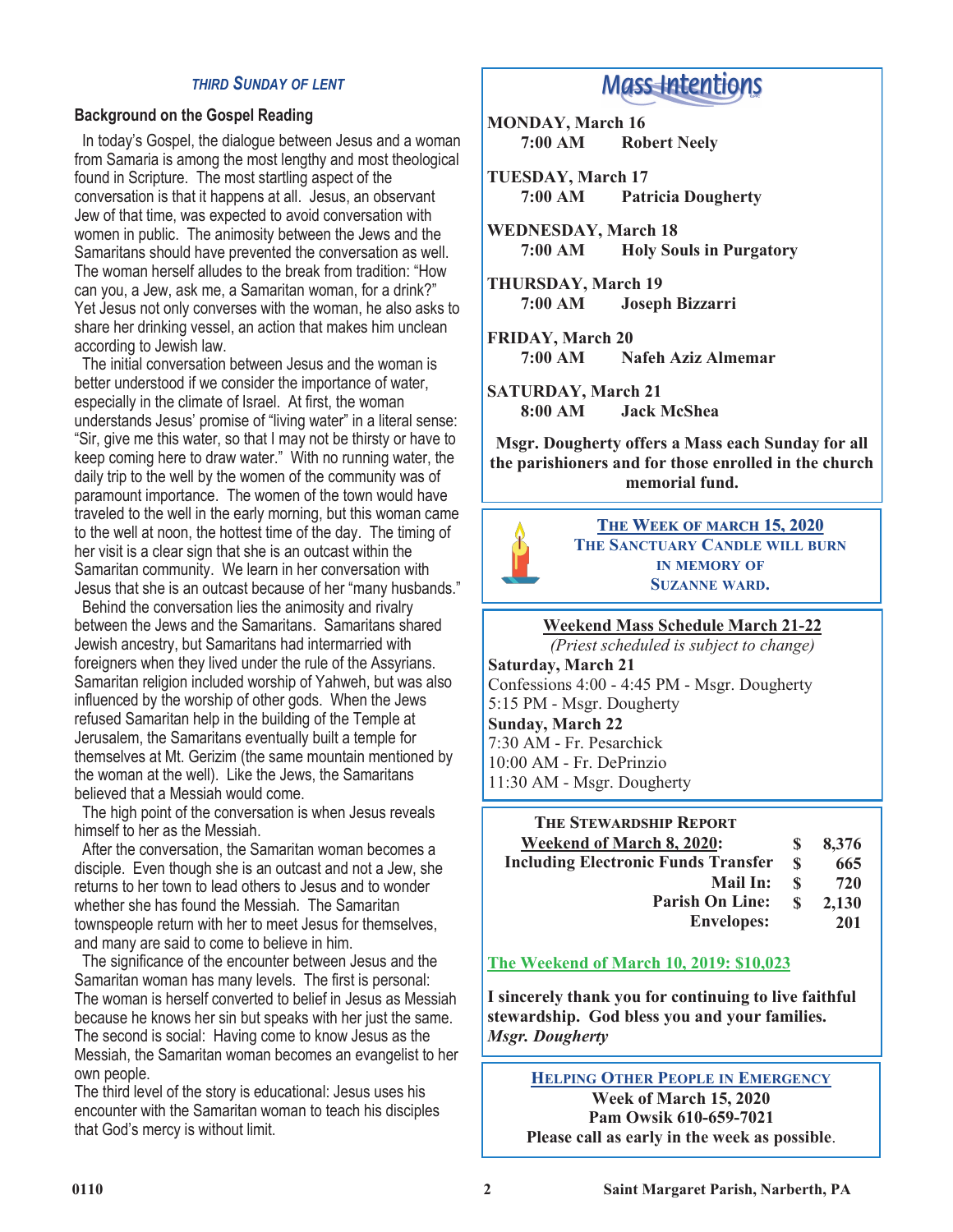#### **Parish Theme for 2019 - 2020** The Family: a Communion of Life and Love

## **From the Pastor**

**Directives from the Archdiocese and Parish in Response to the Potential Spread of the Coronavirus** – 1)

Priests, deacons, and extraordinary ministers of Holy Communion are to wash their hands with soap and water prior to the celebration of Mass. 2) Extraordinary ministers will use a hand sanitizer prior to distributing Communion. In addition to the usual purification of fingers with water after Communion, all Communion ministers should again wash their hands. 3) The distribution of the Precious Blood to liturgical ministers and the faithful is suspended. 4) If invited to offer the sign of peace at Mass, you should do it without physical contact. You can simply speak the words "Peace be with you" to those around you.

**Mass for Presentation of Candidates for Confirmation** – The young people to be confirmed in the Fall of 2020 will be attending the 5:15 pm Mass on Saturday, March 21 to be officially presented as candidates for Confirmation. A potluck dinner in the Annex following the Mass has been canceled.

**Olive Wood Carvings** – A group entitled "The Shepherds of Bethlehem" will be displaying olive wood carvings after all the Masses this weekend. Their mission is to support Christian families to keep them from fleeing the Holy Land. The carvings are perfect gifts remembering the life of our Lord and Savior.

**Deanery Visits by Archbishop Perez** – Archbishop Nelson Perez will be visiting all the Deaneries of the Archdiocese over the next couple of months. The Archbishop will be celebrating Mass for the people of Deaneries five and six, which comprise the parishes of Western Montgomery County, the Main Line, Bridgeport, and Roxborough, on Wednesday, May 6 at 7 pm in St. Helena Church, Blue Bell. All are welcome to attend. **Catholic Charities Appeal 2020** – The 2020 Appeal is now underway. Forty-five parishioners have already contributed a total of \$12,385 toward our goal of \$84,835. For the 2019 Appeal we raised over \$91,000 and exceeded our goal. Thank you for your generosity to last year's Appeal. Your support of the 2020 Appeal would be greatly appreciated. Your generosity funds many programs for the needy and those in need of spiritual assistance, such as the Archdiocesan Office for the Deaf Apostolate, and helps to sustain efforts at evangelization, so that the light of Christ can be shared with others. You can mail in your donation using the envelope you received at home (additional envelopes are at the doors of Church), or you can go to catholiccharitiesappeal.org. Thank you for your willingness to assist this important Archdiocesan Appeal.

**Safe Environment Training** – St. Margaret's will host a Safe Environment training session in the Annex. This training is required for all Parish volunteers in all ministries and activities. The training will be held Sunday, March 22 from 1-3:30 PM (arrive by 12:45). You must pre-register. Any questions, email Beth Mirzai at safe@saintmarg.org.

**Additional Time for Confession** – You are reminded that during Lent, confession will be available from 8:00 – 9:00 pm on Tuesday Evenings.

**Pastoral Council Meeting** – The Council will meet on Wednesday, March 18 at 7:00 pm in the Antioch Annex. **24 Hours for the Lord** - Pope Francis has encouraged Parishes throughout the world to observe a special Lenten time of adoration and recommitment to the Lord on Friday evening, March 20 and Saturday, March 21. We will offer Stations of the Cross on Friday evening. The Blessed Sacrament will be exposed after the 8:00 am Mass on Saturday until 12 noon. Come and spend some time in quiet prayer before the Lord. Confessions will be available from 11:00 am to 12 noon. Lent is a fitting time to seek forgiveness for our sins and come back to the Lord with all our hearts.

**Rosary Rally for Vocations on March 25** – This Rally will take place at Cardinal O'Hara High School and several other locations in the Archdiocese. Come and pray for vocations and hear about a new initiative from the Serra Club to promote vocations to the priesthood and religious life.

**Church Teaching: the Mass** – The Eucharist or principal sacramental celebration of the Church, established by Jesus at the Last Supper, in which the mystery of our salvation through participation in the sacrificial death and glorious Resurrection of Christ is renewed and accomplished. The Mass renews the paschal sacrifice of Christ as the sacrifice offered by the Church. It is called "Mass" (from the Latin "missa") because of the "mission" or "sending" with which the liturgical celebration concludes. (from the Catechism of the Catholic Church)

**A Little Humor** – Overheard: "I think our bank is in trouble. I was about to complete a withdrawal at the ATM and the machine asked me if I wanted to go double or nothing.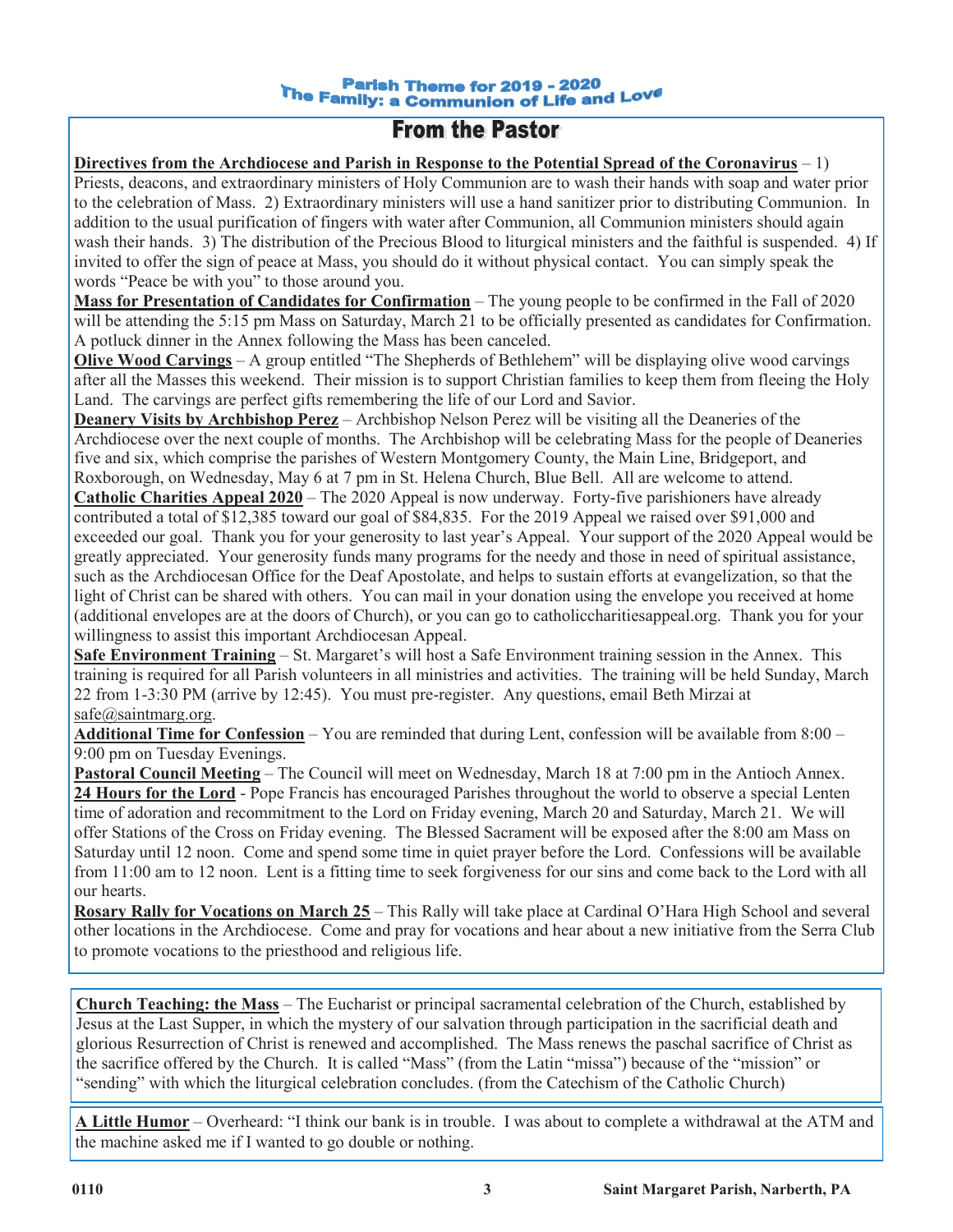

**St Margaret School** 

### **Message from Mrs Johnson, Principal**

**Black History Month -** As we closed the month of February, our students enjoyed the daily biographical readings, by our second grade class. The fifth grade created an added excitement by presenting the students with a daily challenge of "who was this person." The race to the classroom with the correct answer was the biggest challenge. We closed our month with a powerful recitation of *Hey Black Child* by Countee Cullen. Devynn Anderson from Pre KA mesmerized us with her perfect delivery.

**Lent** has begun and our virtue for the month of March is respect. We have asked our children to think about the one thing that they would like to change to deepen their relationship with Jesus. Lent provides us with the time to reflect and practice change in small ways. Each child has been given a rice bowl. The money that they will collect in their bowl will be given to the parish as the school's contribution to Catholic Relief Services.

*Thank you for all of your support. May Lent teach us the ways of mercy and forgiveness.*

--------------------------------------------------------------------------------------------------------------- **Due Monday: LENTEN CAPTAIN CHUCKY'S CRAB CAKE SALE (SMS 8TH GRADE FUNDRAISER) Call the school office or stop in if you would like an order form.** 



**MAGGIE'S PUB – Thank you to all of our families and sponsors for this year's Maggie's Pub: Gold Sponsor** - Emery Family; **Bronze Sponsor** - Sara Friel Olender/Berkshire BHHS Fox & Roach/The Olender Family; Seal Events/The Seal Family; Duffy Real Estate/The Hocker Family; Flitter Milz, P.C./The Milz Family; **Blue and White Sponsor** - The Carmody Family; DeMaio Allstate Agency/The DeMaio Family; The Papatsiaras Family; **Friend of SMS** - The Barone Family; Ray Custom Shirt Maker/The Nepomuceno Family; **Supporter of SMS** - SMS Class of 2021; SMS Class of 2022; SMS Class of 2024; SMS JVA Girls Basketball; SMS VB Boys Basketball; The Filippone Family.



*CYO Spring Sports* **Baseball**

3rd  $&$  4th Grade;  $\overline{JV}$  - 5th to 6th Grade; Varsity - 7th to 8th Grade



**Track** 1st to 8th Grade Registration is now open. All age-grade appropriate parish members and parish school attendees are eligible to participate. Practice-Tryouts will begin in March depending on weather. All players must be registered prior to participating in practice-tryouts. The link is http://stmargaret.website.sportssignup.com. For questions, please contact Jim McNulty at  $\overline{p}$ m $\overline{0075}$ @gmail.com.



Online Giving - Saint Margaret Parish Parish<sup>3</sup> Giving has arranged a secure method of online giving. You can set up all your second

collections in advance. Create or login to your Parish Giving account by going to the Parish website and clicking on the logo at the lower right or [https://tinyurl.com/StMargGiving.](https://tinyurl.com/StMargGiving)



## **Tax Information for 2019**

**To properly claim your donations to the Church, the IRS may require a donation receipt.** To request your information go here **http://tinyurl.com/stmargtax** or contact the

rectory during normal business hours, 610-664-3770.

## *Safe Environment Training*

St. Margaret's will host a Safe Environment training session in the Annex. **This training is required for all Parish volunteers in all ministries and activities**. The training will be held Sunday, March 22 from 1-3:30 PM (arrive by 12:45). You must pre-register. Any questions, email Beth Mirzai at safe@saintmarg.org.

## **LENTEN FAIR TRADE SALE**

Our parish Peace and Justice Committee will host a Lenten Fair Trade Sale of coffee, tea, chocolate and hot chocolate in the Antioch Annex after all Masses on the weekend of March 21 and 22.

Fair Trade creates opportunities for us to bring core values of our faith to bear on the choices we make as consumers choices that have the power to lift our sisters and brothers out of poverty. Therefore, when you purchase Fair Trade products your purchase ensures that the farmers who grew these products get a fair price.

We hope to see you at the sale! THANK YOU!!

**Meet Yvone from Kenya**. She learned proper nutrition and hygiene practices to help keep her healthy and in school. Yvone now has a chance to dream and the strength to follow those dreams. How can you ensure that young people in your community receive proper nutrition? Visit **crsricebowl.org** for more.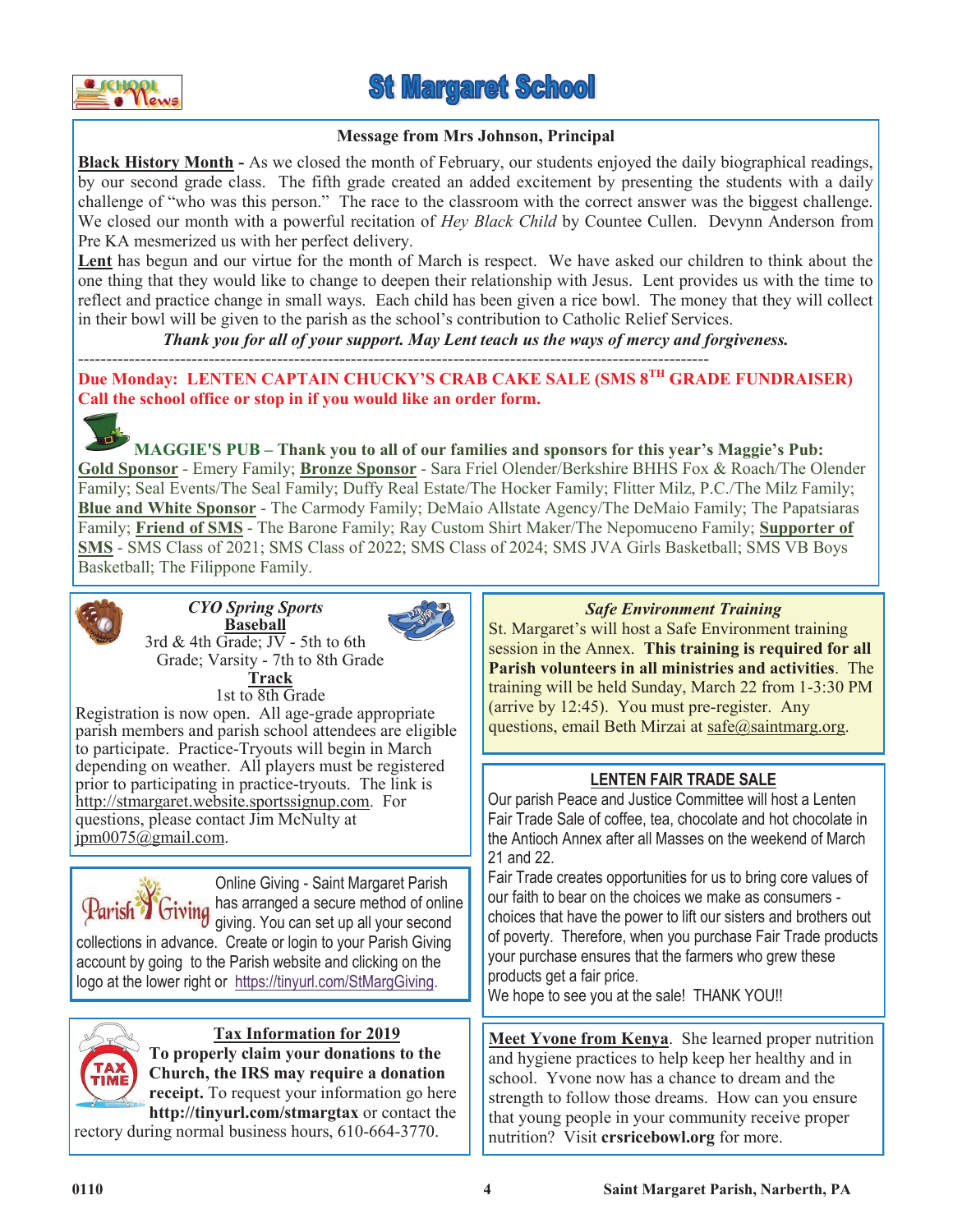

## *Rosary Rally for Vocations* **Wednesday, March 25, 2020 7:00 - 8:15 PM**



*The Annunciation of the Lord*

On the Feast of her profound *YES*, we will honor Our Blessed Mother by praying the rosary simultaneously at seven locations throughout the Archdiocese, including Cardinal O'Hara High School, asking for her protection and intercession as we pray for vocations! For more information, visit HeedTheCall.org/RosaryRally.

*Post-Abortion Healing Retreat - Rachel's Vineyard Ministries* - March 27-29, 2020. For more information, 215- 720-5828 or RachelsVineyardGP@gmail.com.

*Why a Catholic School for your family?* At St. Margaret School we focus on - Learn, Serve, Lead, and Succeed through the tenets of our faith. Current openings will fill quickly for St. Margaret, Narberth PREKINDERGARTEN – 4 Year Old Program. We have it all. Weekly specials include Library, Music, Spanish, PE, Technology/Computers, and Art. Our curriculum prepares your child for kindergarten and beyond with a focus on virtues for life and leading to succeed. Visit to reserve your child/family the opportunity of a lifetime in our Catholic parish elementary school serving Lower Merion and the local parishes. **We have openings for our Pre K 4 Years Old Program; children must be 4 before Sept 1. Visit any Walk in Wednesday 8:30 to 10:30 am or schedule a tour: [info@smsnarberth.org.](mailto:info@smsnarberth.org)**

*We are your parish school, visit today to engage faith in education every day.*

 **Nutritional Development Services (NDS)**  of the Archdiocese of Philadelphia is hosting an online Lenten "*One-Can Meal" Food Drive* through April 3 to enable broad and



meaningful participation in the Lenten Season. This annual food drive helps to stock the shelves of NDS' network of food cupboards throughout the Greater Philadelphia region and to benefit those who do not have access to nutritious sustenance.

 Those interested in helping our neighbors in need can support NDS' Community Food Program by purchasing "one-can" meal food items online through You Give Goods at https://yougivegoods.com/lentendrive2020.

**Spiritual Thought** – Grace does not work like a penny in the slot machine. Grace will move you only when you want it to move you, and only when you let it move you. The supernatural order supposes the freedom of the natural order, but does not destroy it. (Venerable Fulton J. Sheen)

### **FAST AND ABSTINENCE AND OTHER ACTS OF PENANCE FOR LENT**

The Bishops of the United States prescribe, as minimal obligation, that all persons who are fourteen years of age and older are bound to abstain from eating meat on Ash Wednesday, February 26, 2020, on all the Fridays of Lent and Good Friday. Further, all persons eighteen years of age and older, up to and including their fifty-ninth birthday, are bound to fast by limiting themselves to a single full meal on Ash Wednesday and on Good Friday, while the other two meals on those days are to be light.

All the faithful are encouraged, when possible, to participate at Mass and to receive the Holy Eucharist daily, to celebrate frequently the Sacrament of Penance, to undertake spiritual reading, especially the study of the Sacred Scriptures, and to participate in parish Lenten devotions as well as Lenten education programs. Adoration of the Blessed Sacrament is especially recommended.

All are encouraged to participate in Operation Rice Bowl which has aided countless hungry persons here in the Archdiocese as well as throughout our nation and our world.

## *You Are Called to Holiness*

Please join us for a Day of Recollection and Conference on "You Are Called to Holiness" on Saturday, April 4th from 9:00 AM to 6:15 PM at the Cathedral Basilica of SS. Peter and Paul in Philadelphia with the following speakers: His Eminence Raymond Cardinal Burke, D.D., J.C.D., Member and prefect Emeritus, Supreme Tribunal of the Apostolic Signatura; the Most Reverend Joseph E. Strickland, J.C.L., Bishop of Tyler, Texas; and Rev. Gerald Dennis Gill, S.L.L., Director of the Office for Divine Worship and Rector and Pastor, Cathedral Basilica of SS. Peter and Paul. We will have Eucharistic Adoration and recitation of the Rosary and the presence of the National Pilgrim Virgin Statue of Our Lady of Fatima. His Eminence Raymond Cardinal Burke will be the principal celebrant at the 5:15 PM Palm Sunday Vigil Mass in the Cathedral Basilica. The Cathedral Basilica Choir will sing at the Mass. Reservations are required. To download a flyer and registration form, please go to our website: www.stjohnneumannchapter.org. For more information, call 215-247-2585.

## **A Dangerous Idea -** *Eugenics, Genetics, and the American Dream*

Film Screening and Panel Discussion - Friday, March 20, 2020, 9:00 AM - 1:00 PM Rosemont College, 1400 Montgomery Ave, Rosemont, PA - Rotwitt Theater, Dorothy McKenna Brown Science Building. For more information: https:// www.rosemont.edu/about/the-institute/events/.